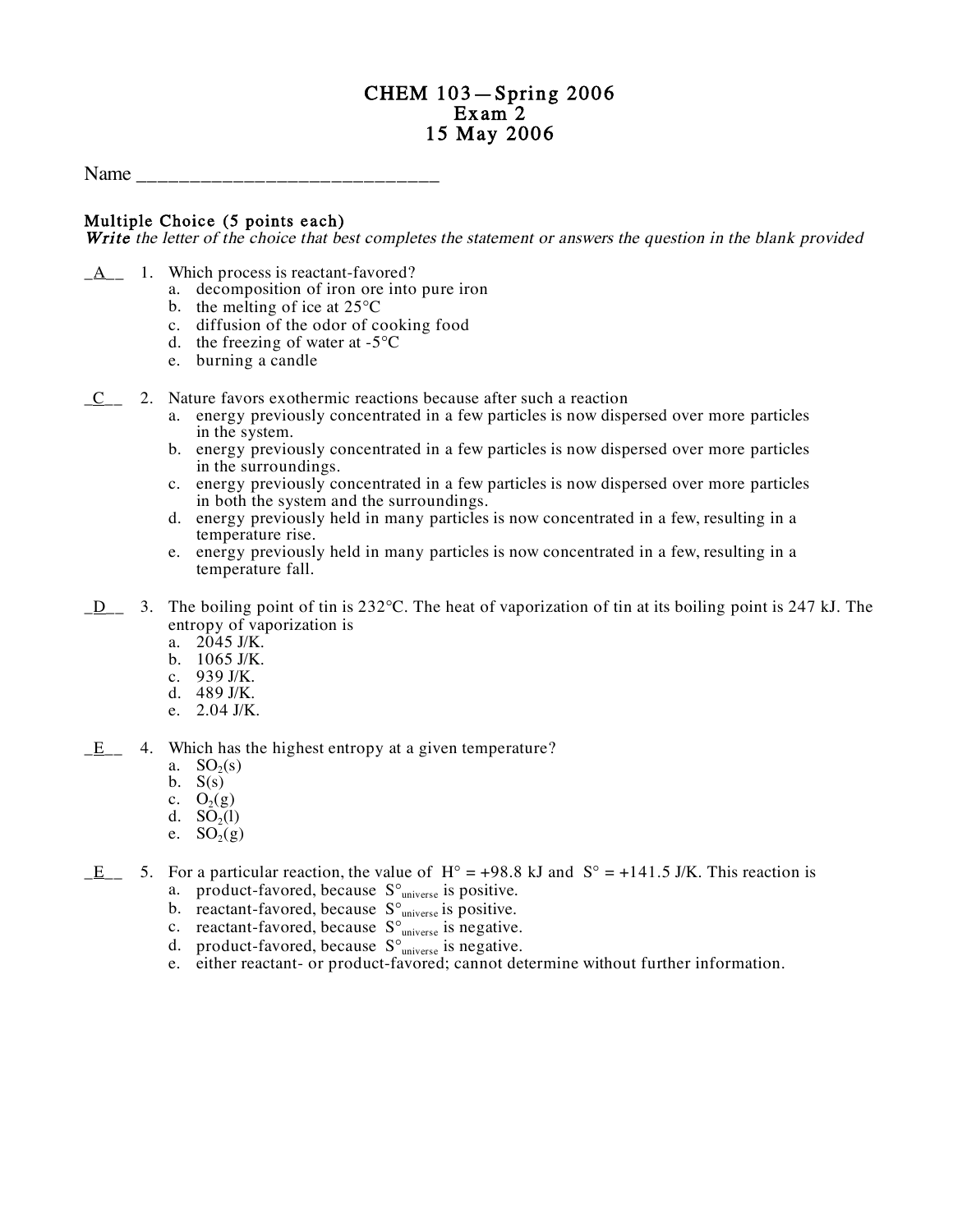$\underline{A}$  6. Calculate the value of S for the reaction shown:

 $N_2(g) + 3 H_2(g) \rightleftharpoons 2 NH_3(g)$ 

At 25 C the values of entropy in J K<sup>-1</sup> mol<sup>-1</sup> are nitrogen, 191.61: hydrogen, 130.68; and ammonia, 192.77.

- a. -198.11 J/K b. -259.03 J/K
- c. -390.88 J/K
- d. -393.20 J/K
- e. -969.19 J/K
- $\underline{B}$  7. Use the data given to calculate the value of G  $I_{rxn}$  at 25 C for the reaction given below. G  $\overline{f}$  for CO(g) is -137.16 kJ/mol.
	- $C(\text{graphite}) + 1/2 \text{ O}_2(g) \rightarrow CO(g)$
	- a. -274.32 kJ
	- b. -137.16 kJ
	- c. -68.58 kJ
	- d. +137.16 kJ e. +274.32 kJ
- $C_$  8. A certain reaction has H  $_{rxn}$  = +177.8 kJ, and S  $_{rxn}$  = +160.5 J/K. Above what temperature does it
	- become product-favored ?
	- a. 384 C
	- b. 630 C
	- c. 835 C
	- d. 1108 C
	- e. 1381 C
- $\underline{B}$  9. Use the data given to calculate the value of K for the reaction at 5 C  $\text{Ag}^{\text{+}}(\text{aq}) + \text{Cl}^{\text{-}}(\text{aq}) \rightleftharpoons \text{AgCl(s)}$

| $S$ (J K <sup>-1</sup> mol <sup>-1</sup> )<br>$H_f(kJ/mol)$                                                    | AgCl(s)<br>96.2<br>$-127.07$ | $Ag^+(aq)$<br>72.68<br>105.58 | Cl <sup>2</sup> (aq)<br>56.4<br>$-167.2$ |
|----------------------------------------------------------------------------------------------------------------|------------------------------|-------------------------------|------------------------------------------|
| a. $1.9 \times 10^{12}$<br>b. $3.7 \times 10^{10}$<br>c. $5.7 \times 10^9$<br>d. $1.3 \times 10^6$<br>e. $1.0$ |                              |                               |                                          |

\_D\_\_ 10. Which set of conditions describes a reaction that is most likely to proceed?

- a. endothermic, decreasing entropy, high activation energy
- b. exothermic, decreasing entropy, high activation energy
- c. exothermic, increasing entropy, high activation energy
- d. exothermic, increasing entropy, low activation energy
- e. endothermic, decreasing entropy, low activation energy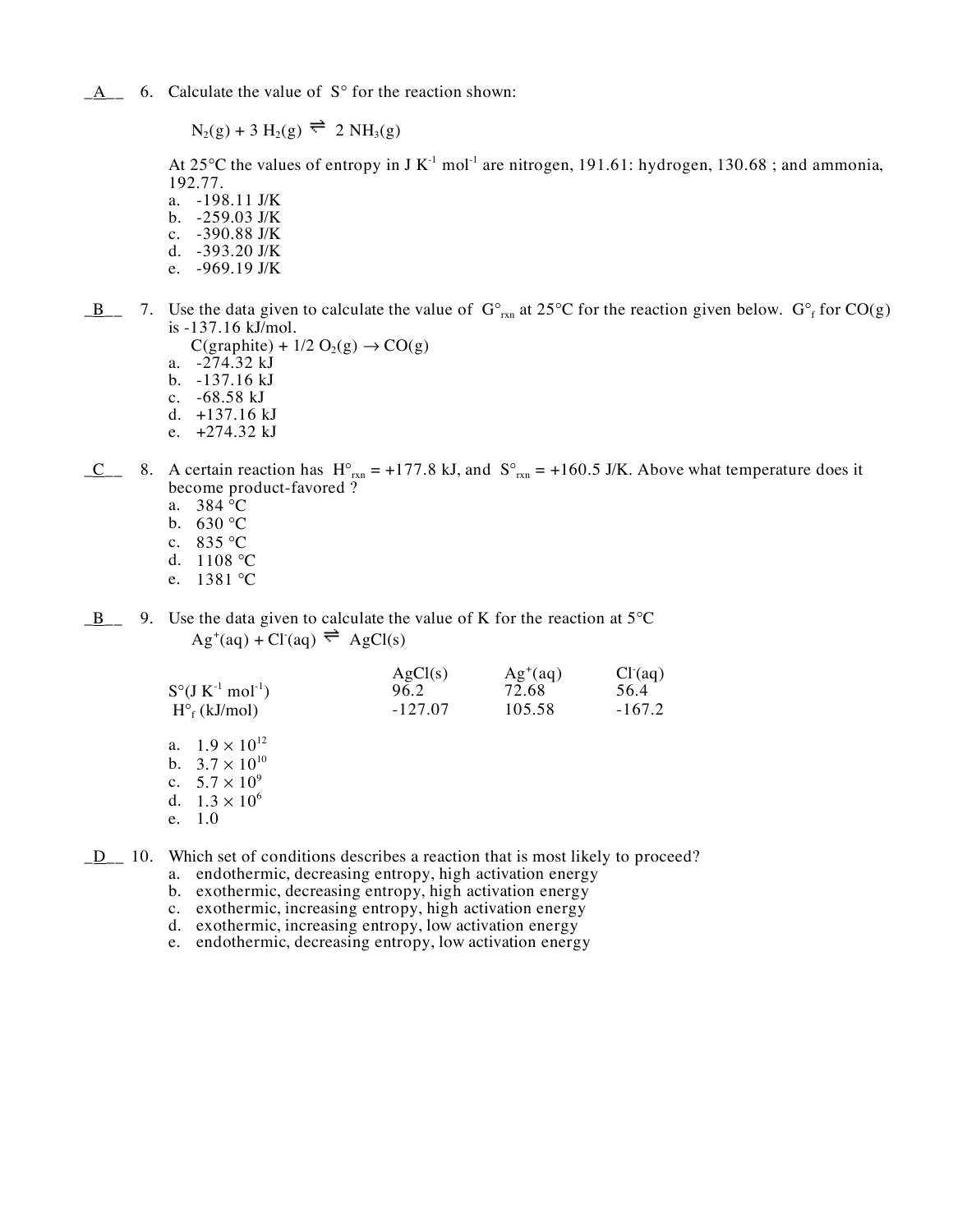- $A_1 A_2 = 11$ . Combustion of wood is exothermic, with  $S < 0$ . A campfire, once lit, is self-sustaining because some of the heat produced warms up more wood
	- a. and decreases its kinetic stability.
	- b. and increases its kinetic stability.
	- c. and decreases its thermodynamic stability.
	- d. both a and c.
	- e. both b and c.
- $E_{\text{max}}$  12. In the reaction shown below, \_\_\_\_\_\_\_\_\_ is the oxidizing agent and \_\_\_\_\_\_\_\_ the reducing agent.  $Zn(s)$  + H<sub>2</sub>SO<sub>4</sub>(aq)  $\rightarrow$  H<sub>2</sub>(g) + ZnSO<sub>4</sub>(aq)
	- a.  $Zn^{2+}$ ; H<sub>2</sub>
	- b. Zn;  $H^+$
	- c.  $H_2$ ;  $Zn_1^{2+}$
	- d.  $H^{\frac{1}{4}}$ ;  $Zn^{2+}$
	- e.  $H^+$ ; Zn
- $\underline{B}$  13. If cadmium metal and the Fe(III) ion are mixed in aqueous solution, a solution containing Cd(II) and Fe(II) results. The balanced equation for this process is
	- a.  $Cd(s) + Fe^{3+}(aq) \rightarrow Fe^{2+}(aq) + Cd^{2+}(aq)$ .
	- b.  $Cd(s) + 2 Fe^{3+}(aq) \rightarrow 2 Fe^{2+}(aq) + Cd^{2+}(aq)$ .
	- c.  $2 \text{Cd}(s) + \text{Fe}^{3+}(aq) \rightarrow \text{Fe}^{2+}(aq) + 2 \text{Cd}^{2+}(aq)$ .
	- d.  $2 \text{Cd}(s) + \text{Fe}^{3+}(aq) \rightarrow 2 \text{Fe}^{2+}(aq) + \text{Cd}^{2+}(aq)$ .
	- e.  $2 \text{Cd}(s) + \text{Fe}^{3+}(aq) \rightarrow \text{Fe}^{2+}(aq) + 2 \text{Cd}^{2+}(aq)$ .
- $A_1$  14. In the anode compartment of an electrochemical cell, the electrode is being  $A_1$ , and \_\_\_\_\_\_\_\_\_ are flowing in from the salt bridge.
	- a. oxidized; anions
	- b. oxidized; cations
	- c. oxidized; electrons
	- d. reduced; cations
	- e. reduced; anions

#### Exhibit 19-1

Use this list of half-reactions to answer the following question(s).

| $Cr_2O_7^{2}(aq) + 6e^- \rightarrow 2Cr^{3+}(aq) + 7H_2O(l)$ | $+1.51$ V |
|--------------------------------------------------------------|-----------|
|                                                              | $+1.33$ V |
| $Pt^{2+}(aq) + 2e^+ \rightarrow Pt(s)$                       | $+1.20$ V |
| $Cu^{2+}(aq) + 2e^{-} \rightarrow Cu(s)$                     | $+0.34$ V |
| $Pb^{2+}(aq) + 2e^- \rightarrow Pb(s)$                       | $-0.13$ V |
| $Al^{3+}(aq) + 3e^{-} \rightarrow Al(s)$                     | $-1.66$ V |

- $\underline{A}$  15. Refer to Exhibit 19-1. The strongest reducing agent in the table is
	- a.  $Al(s)$ .
	- b.  $Al^{3+}(aq)$ .
	- c.  $H^+(aq)$ .
	-
	- d.  $MnO_4^-(aq)$ .<br>e.  $Mn^{2+}(aq)$ .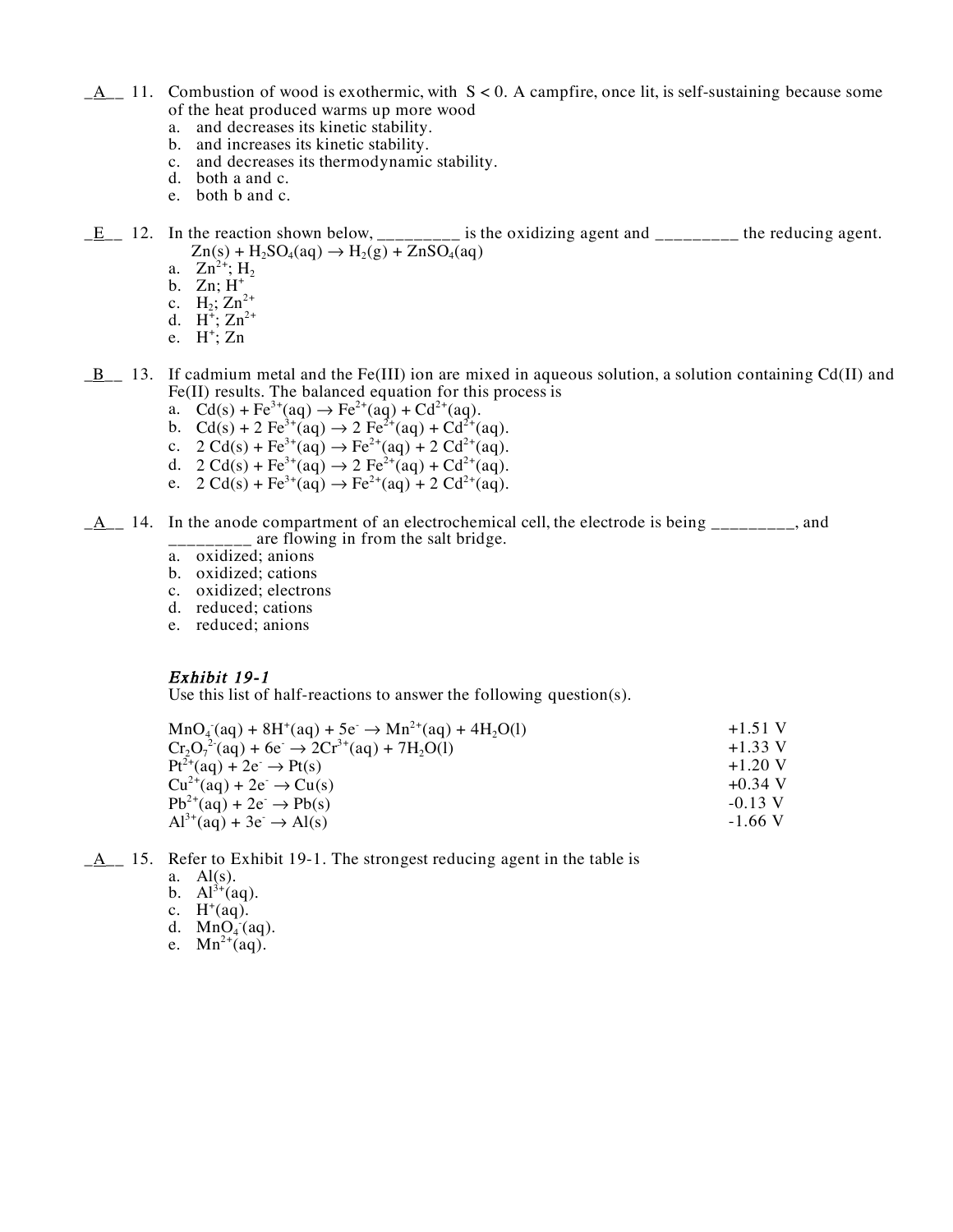**\_D\_** 16. Refer to Exhibit 19-1. Which of these combinations would result in reaction?

- a.  $Al^{3+}(aq)$  and  $Cr^{3+}(aq)$
- b.  $Al^{3+}(aq)$  and Cu(s)
- c.  $Cr_2O_7^{27}$ (aq) and MnO<sub>4</sub> (aq)
- d. Cu(s) and  $MnO_4$  (aq)
- e. Pt(s) and  $Pb^{2+}(aq)$
- $A_1$  17. The value of E <sub>cell</sub> for an aluminum-nickel electrochemical cell is +1.41 V at 25 C. Calculate the value of G for this cell under standard conditions.
	- a. -816 kJ
	- b. -680 kJ
	- c. -272 kJ
	- d. +403 kJ
	- e. +680 kJ
- $C_$  18. The value of  $E_{cell}$  at 25 C for the cell shown below is +1.27 V. What is the value of E  $_{cell}$ ?  $Cd(s)$  |  $Cd^{2+}(aq)$ , 2.0 M || Ag<sup>+</sup>(aq), 2.0 M | Ag(s)
	- a. 1.57 V
	- b. 1.28 V
	- c. 1.26 V
	- d. 1.23 V
	- e. 0.97 V
- $\underline{D}$  19. For a zinc-platinum electrochemical cell, calculate the value of  $E_{cell}$  when the concentration of Pt<sup>2+</sup>(aq) is 0.050 M and the concentration of  $\text{Zn}^{2+}$ (aq) is 1.1 M. E <sub>cell</sub> = 1.96 V under standard conditions. Pt is the less active metal.
	- a. 2.04 V
	- b. 2.00 V
	- c. 1.96 V
	- d. 1.92 V
	- e. 1.88 V
- $E_$  20. Calculate the mass of cobalt that will be deposited when a current of 2.00 A is passed through a solution of CoSO<sub>4</sub> for 10.0 hours.
	- a.  $6.11 \times 10^{-3}$  g
	- b. 0.366 g
	- c. 4.40 g
	- d. 8.72 g
	- e. 22.0 g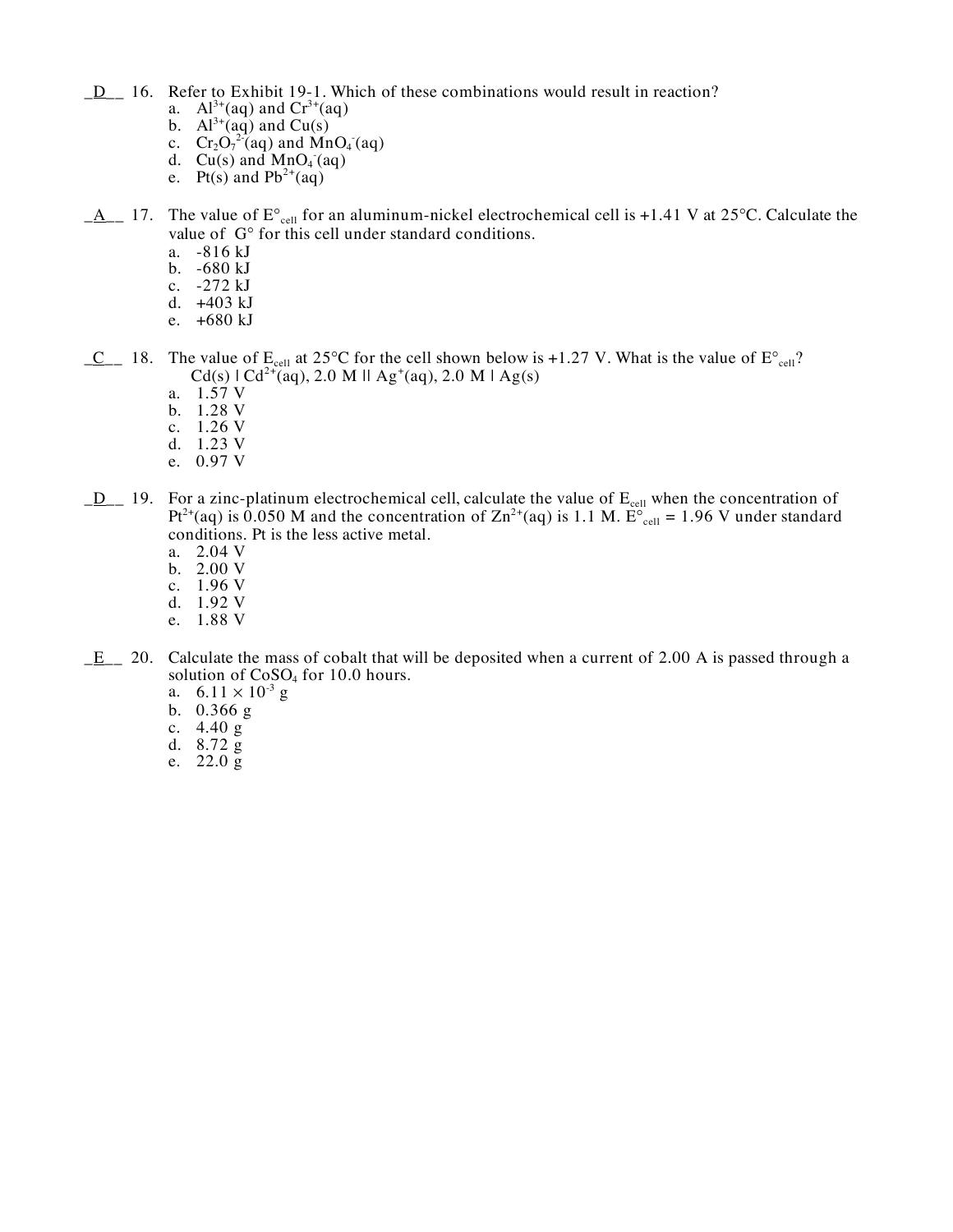#### Short Answer

21. (25 points) Recovering aluminum directly from its ore, which is primarily aluminum oxide, involves the following reaction, for which thermodynamic data is tabulated below:

```
2 \text{ Al}_2\text{O}_3(\text{s}) \rightleftharpoons 4 \text{ Al}(\text{s}) + 3 \text{ O}_2(\text{g})
```

|                         | aluminum | aluminum oxide | oxygen |
|-------------------------|----------|----------------|--------|
| $H_f(kJ/mole)$          |          | $-1676.0$      |        |
| S $(J K^{-1} mol^{-1})$ | 28.28    | 50.96          | 205.15 |

- a. Calculate H  $_{rxn}$  and S  $_{rxn}$ .
- b. Explain how you could have predicted the signs of H  $_{rxn}$  and S  $_{rxn}$  without any calculations.
- c. Without performing any further calculations, predict whether this reaction will be product-favored only above a certain temperature, or only below a certain temperature. Explain your answer.
- d. Calculate the temperature alluded to in part c.
- e. Calculate G at this temperature.
- a.  $H_{rxn}^{o} = 4(0.00) + 3(0.00) 2(-1676.0) = 3352.0$  kJ  $S_{\text{rxn}}^{\circ} = 4(28.28) + 3(205.15) - 2(50.96) = 626.65 \text{ J/K}$
- b. Without looking at any number for enthalpies of formation or standard entropies, we know that  $H_{rxn}$ will be positive because in order to form products, we must break a total of  $\overline{4}$  double bonds and  $4$ single bonds in the reactants, and form only 3 double bonds in the products. Thus, we must put in more energy than we get out, and the reaction in endothermic. We know  $S_{rxn}$  is positive because we form 3 moles og gas phase product from solid reactants.
- c.  $G^{\circ} = H^{\circ} T S^{\circ}$ . Since both  $H^{\circ}_{rxn}$  and  $S^{\circ}_{rxn}$  are positve,  $G^{\circ}_{rxn}$  can be negative (product-favored) only at higher temperatures when the second term dominates the expression.
- d. When  $G_{rxn}^{\circ} = 0$ ,  $T = H_{rxn}^{\circ}/S_{rxn}^{\circ} = 3,352,000 \text{ J}/626.65 \text{ J/K} = 5350 \text{ K}$
- e.  $G^{\circ}_{rxn} = 0$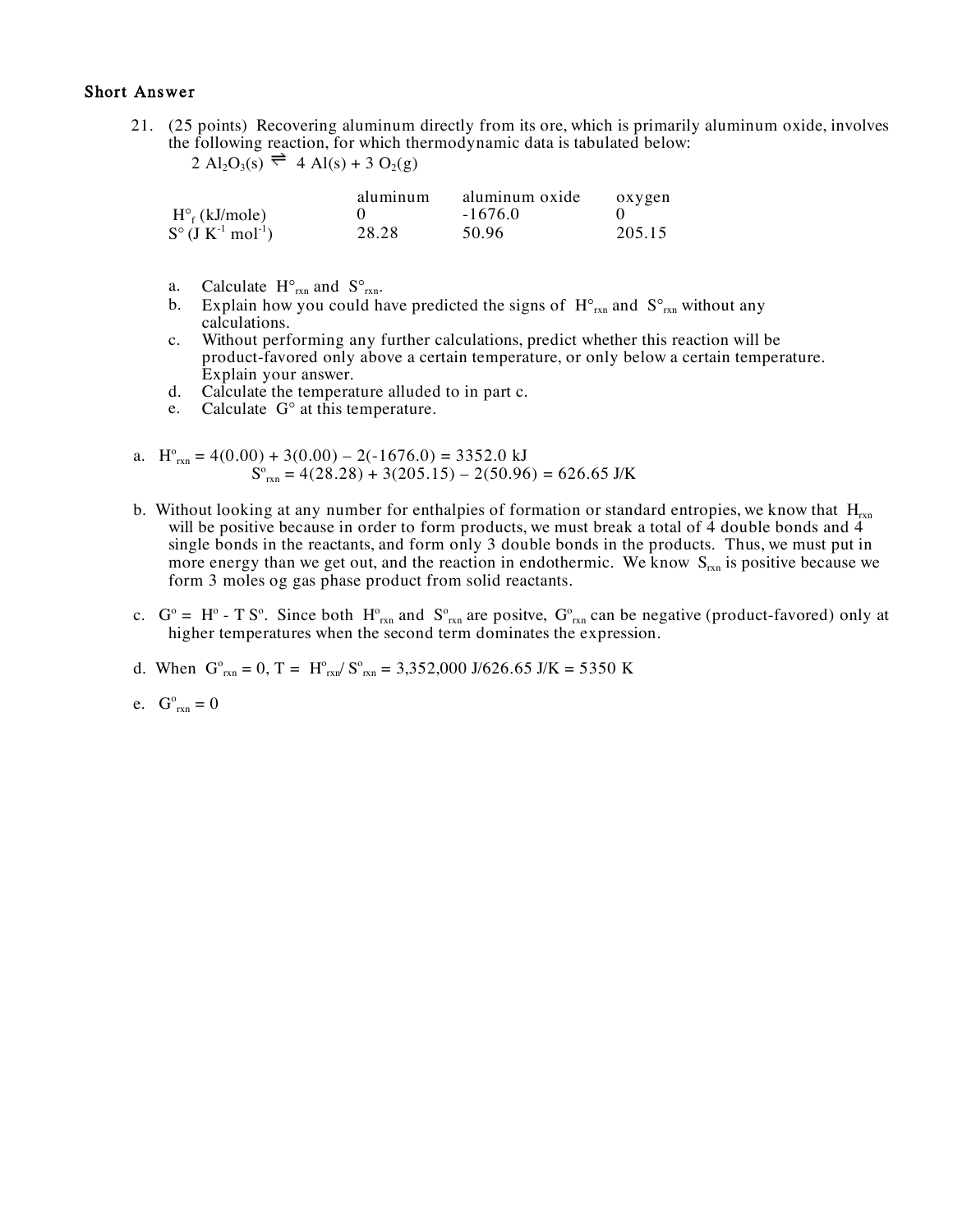22. (25 points) Balance the following redox equation using acidic conditions.  $Hg(\ell) + NO_3 \r{aq} \rightarrow Hg_2^{2+}(aq) + NO(g)$ 

The standard reduction potential for the  $Hg_2^{2+}$  reaction is 0.855 V and for the NO<sub>3</sub> reaction is 0.96 V.

Determine the equilibrium constant for the balanced electrochemical reaction assuming a temperature of 298 K.

Faraday's constant =  $96,485$  C/mol

Oxidation reaction:

 $2 \text{ Hg}(\ell) \to \text{Hg}_2^{2+}$  $E^{\circ} = -0.855$  V

Reduction reaction:

 $NO_3$  (aq) + 4 H<sub>3</sub>O<sup>+</sup>(aq) + 3 e<sup>-</sup> → NO(g) + 6 H<sub>2</sub>O( $\ell$ ) E<sup>o</sup> = 0.96 V

Multiply oxidation by 3 and reduction by 2 and sum half-reactions:

6 Hg( $\ell$ ) + 2 NO<sub>3</sub> (aq) + 8 H<sub>3</sub>O<sup>+</sup>(aq)  $\rightarrow$  3 Hg<sub>2</sub><sup>2+</sup>(aq) + 2 NO(g) + 12 H<sub>2</sub>O( $\ell$ ) E<sup>o</sup> = .105 V

 $G^{\circ} = -RT \ln K_{eq}$  $G^{\circ} = -nFE^{\circ}$ ∴ RT  $ln K_{eq} = nFE^{\circ}$ 

$$
K_{eq} = \exp\{nFE^o/RT\} = \exp\{(6)(96485 \text{ C/mol})(.105 \text{ J/C}) / (8.314 \text{ J/mol K})(298 \text{ K})\}
$$
  
= 4.5 x 10<sup>10</sup>